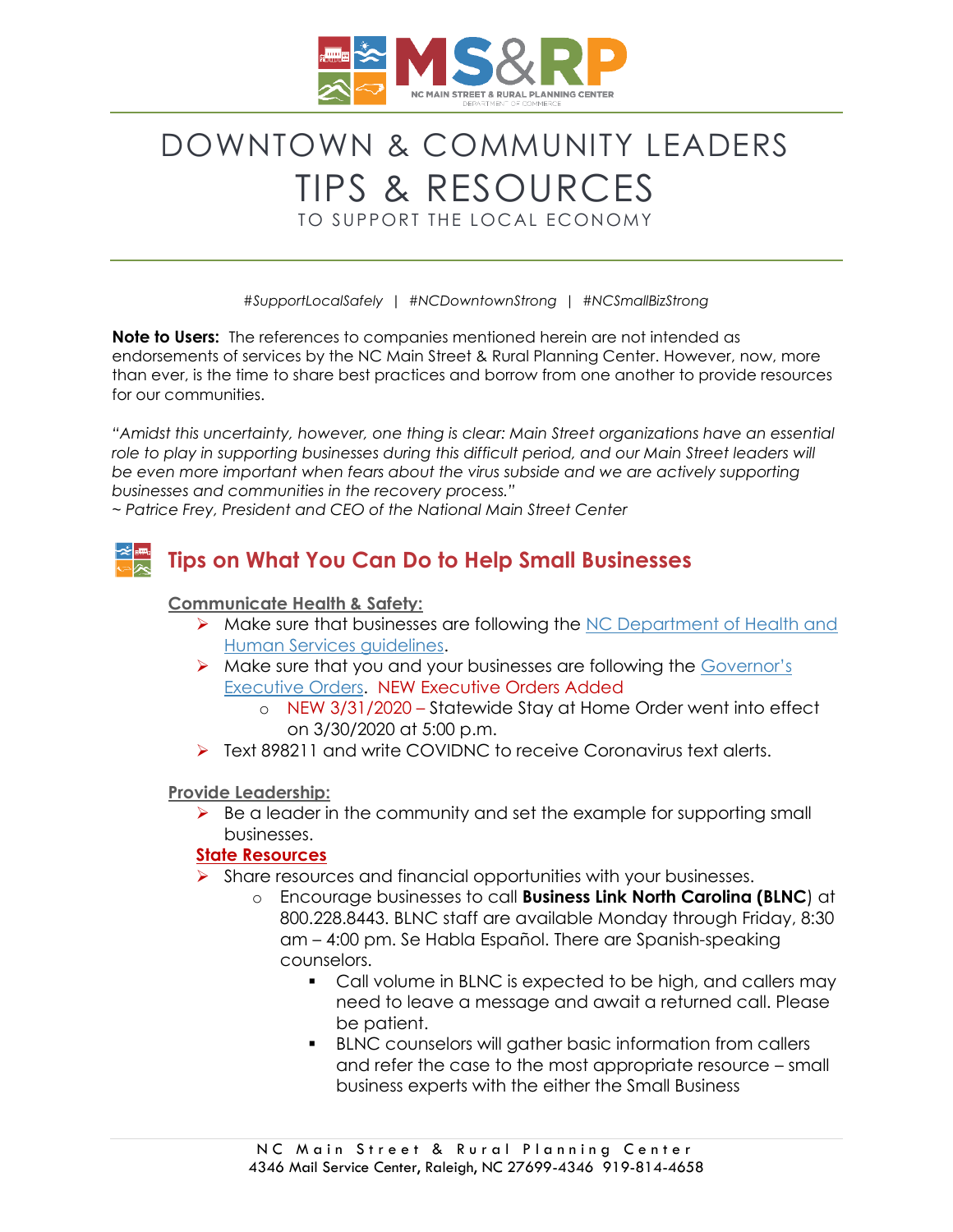Technology Development Center (SBTDC) or the state's Small Business Center Network (SBCN) -- for assistance.

- SBTDC and SBCN small business counselors will assess needs working, for example, to assist with the preparation of any U.S. Small Business Administration (SBA) loan application.
- o Obtain a working knowledge of **Unemployment Insurance System**  changes and direct businesses to the following resources:
	- **•** The Frequently Asked Questions (FAQs) at:
		- <https://des.nc.gov/need-help/covid-19-information>
	- Website is [www.des.nc.gov](http://www.des.nc.gov/) and the call center is [888-737-](tel:888-737-0259) [0259.](tel:888-737-0259)
- o Direct Businesses to the **NC COVID-19 Rapid Recovery Loan Program**

The Golden LEAF Foundation announces \$15 million in funding to launch a rapid recovery loan program in response to economic losses related to Coronavirus (COVID-19). Golden LEAF funding will support the NC COVID-19 Rapid Recovery Loan Program by enabling loans to be made to eligible businesses for up to \$50,000 with zero interest and no payments for six months. If not repaid in six months, the loan will automatically convert to a term loan. The NC COVID-19 Rapid Recovery Loan Program

[\(https://ncrapidrecovery.org/\)](https://ncrapidrecovery.org/) is managed by the NC Rural Center, a statewide nonprofit that has been supporting small business owners for more than 30 years. Read press release [here.](https://www.goldenleaf.org/news/golden-leaf-deploys-15m-for-nc-covid-19-rapid-recovery-loan-program/)

- ➢ Register essential industries:
	- o [https://www.manufacturednc.com/ \[manufacturednc.com\]](https://www.manufacturednc.com/%20%5bmanufacturednc.com%5d)
	- o [https://hub.bio.org/ \[hub.bio.org\]](https://hub.bio.org/%20%5bhub.bio.org%5d)
	- o [www.carolinatextiledistrict](http://www.carolinatextiledistrict/)
	- o NC Emergency Management has a process to vet businesses and allow them the ability to move **IF** an emergency or shelter in place should their usual operations warrant such.
		- Businesses should email [beoc@ncdps.gov.](mailto:beoc@ncdps.gov) In the email, they should provide the following:
			- 1. Business name
			- 2. Point of Contact including:
				- -name -email
				- -phone number
				- -address
			- 3. Nature of their business and why they are critical to
			- continue operations
			- 4. Business website

#### **Federal Resources**

o Direct businesses to **Federal Disaster Loans**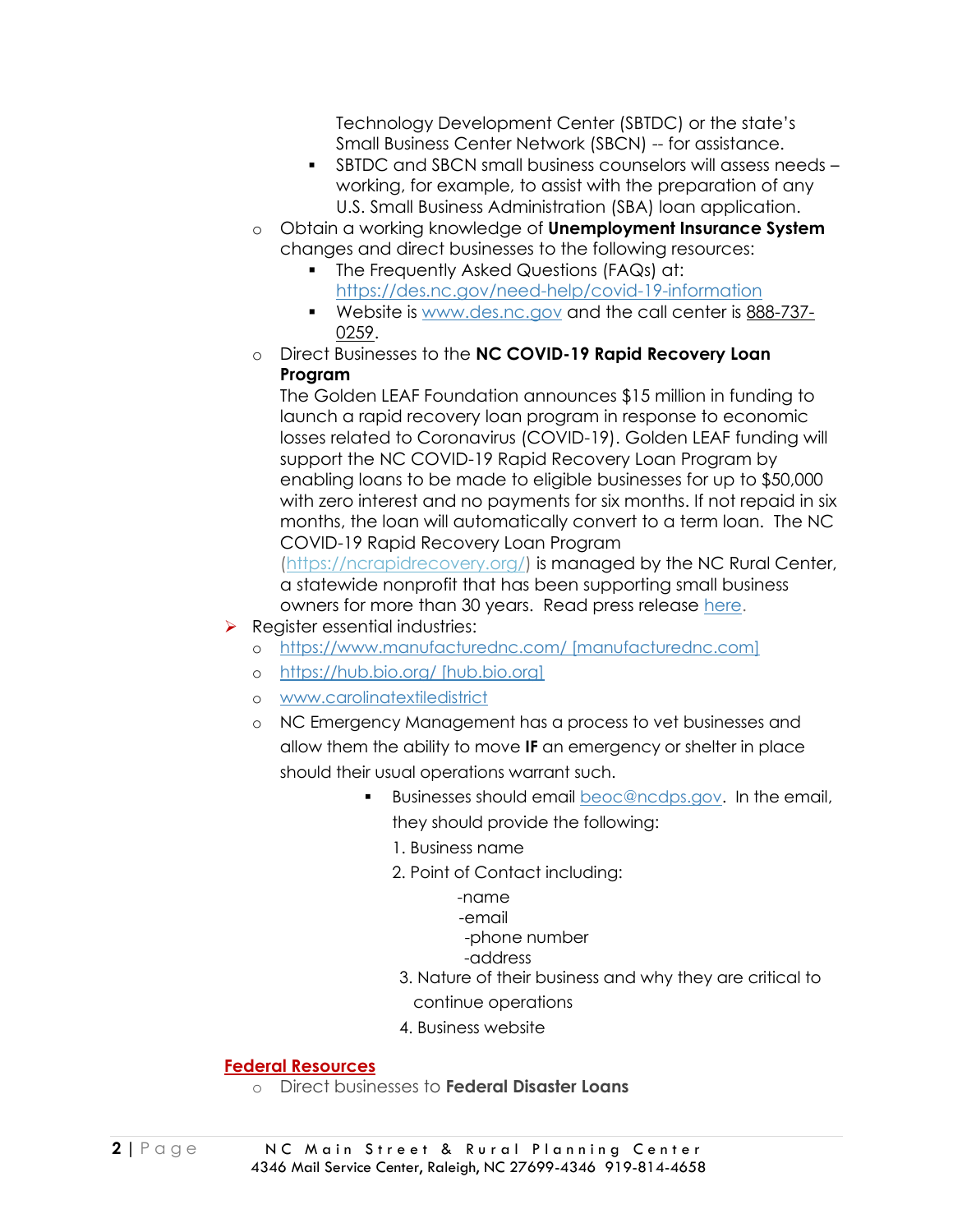The U.S. Small Business Administration (SBA) is known for its flexible and useful lending programs - especially in times of crisis. In the wake of the coronavirus pandemic, SBA has redoubled efforts to administer its [Economic Injury Disaster Loan Program.](https://www.sba.gov/funding-programs/disaster-assistance) Working with state governors, SBA will fund low-interest loans for businesses and non-profit organizations that have been severely impacted by the outbreak. Loans may total up to \$2 million and provide targeted, short-term support to help borrowers compensate for revenue losses caused by the virus. Learn more about the Disaster Loan Program at [www.sba.gov/disaster.](http://www.sba.gov/disaster)

NEW 3/31/20 - [https://www.sba.gov/page/coronavirus-covid-19](https://www.sba.gov/page/coronavirus-covid-19-small-business-guidance-loan-resources) [small-business-guidance-loan-resources](https://www.sba.gov/page/coronavirus-covid-19-small-business-guidance-loan-resources)

- o NEW 3/31/2020 **On the Hill: Summary of Coronavirus Aid, Relief, and Economic Security Act (CARES Act)** blog post by National Trust Preservation Leadership Forum 3/28/2020
	- NEW 3/31/2020 [Senate Small Business Provisions](https://higherlogicdownload.s3.amazonaws.com/SAVINGPLACES/UploadedImages/67a11cfb-d556-4219-8ce3-18bb19ba4bb7/Coronavirus/200325StimulusSmallBizEXPLAINER-FINAL.pdf)
	- NEW 3/31/2020 Section by Section Summary of the [Programs](https://higherlogicdownload.s3.amazonaws.com/SAVINGPLACES/UploadedImages/67a11cfb-d556-4219-8ce3-18bb19ba4bb7/Coronavirus/200325StimulusSmallBizSectionBySection-FINAL.pdf)
- ➢ Communicate to businesses that the Federal Income Tax filing and payment deadline has been [extended to 7/15/2020.](https://www.irs.gov/newsroom/tax-day-now-july-15-treasury-irs-extend-filing-deadline-and-federal-tax-payments-regardless-of-amount-owed)

#### **Other Resources**

- ➢ Designate public on-street parking spaces for curb-side pickup for restaurants and retailers in order to increase convenience for customers.
- ➢ Dedicate a page on your website where resources can be easily found by your downtown business owners.
	- o *Example - Information Clearinghouse – Together, the Rowan County Chamber of Commerce, Rowan Economic Development Commission, and Rowan County Tourism developed a [website](https://www.visitsalisburync.com/plan/hospitality-workers-business-resources/%20%5bvisitsalisburync.com%5d) that is serving as a clearinghouse for guidance and resources available to workers and local businesses impacted by COVID-19. The groups are committed to keeping the information up-to-date and easily accessible.*
- ➢ Research business interruption insurance and disseminate information to your businesses.
- ➢ Help business owners find new forms of revenue.
	- o *Example - Work with small business owners to help them identify new needs being generated by COVID-19. Are there products or services that are and could be in demand that existing businesses could provide, at least in the short-term? Ask business owners to participate in brainstorming sessions with five other businesses, for example, to discuss potential business opportunities.*

*Source: [Hitting the Pause Button on the Economy: Fund Small Business Relief](https://www.recastcity.com/blog-source/2020/3/15/hitting-the-pause-button-on-the-economy-fund-small-business-relief-for-covid-19-now)  [of COVID-19 Now](https://www.recastcity.com/blog-source/2020/3/15/hitting-the-pause-button-on-the-economy-fund-small-business-relief-for-covid-19-now)*

- ➢ Work with property owners to offer free or reduced rent for business tenants for a specified period (or defer it). Business retention is a better long-term economic development strategy than business recruitment.
- ➢ Offer some online business courses during this time when businesses owners may be at home so that your businesses will come back stronger when they reopen.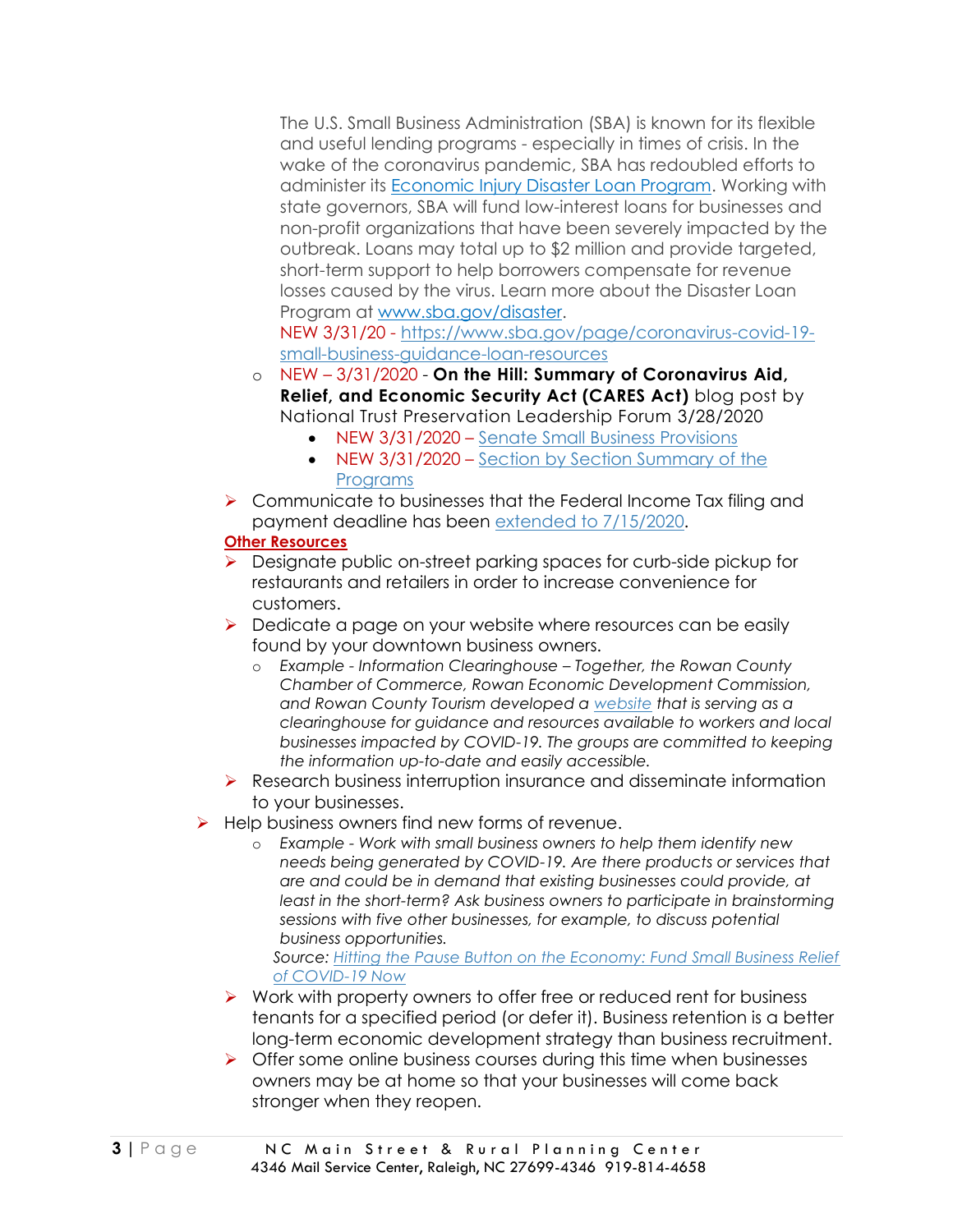- ➢ Create a low-interest loan program that will get businesses back on their feet.
- $\triangleright$  Participate in webinars and educational opportunities to help keep businesses informed.

### **Communicate with Businesses:**

- $\triangleright$  Use a multi-faceted approach to regularly communicate with businesses.
- $\triangleright$  Be safe but be present. That means being seen in person and virtually, even as one engages in social distancing, not necessarily every day, but perhaps every two to three days.
- ➢ Assign businesses to your downtown board and committee volunteers, in order to check on the businesses in the district. Make sure you are following the recommended guidelines for social distancing and taking into consideration the board members that are in vulnerable groups.
- ➢ Survey small businesses to better understand their needs.
	- o *Example - <https://www.surveymonkey.com/r/AvlChamber-COVID>*
	- o *Example - <https://www.surveymonkey.com/r/TransylvaniaCOVID19>*
	- o NEW 3/31/2020 Share the **National Main Street Center** Survey [Small](https://www.surveymonkey.com/r/6K96DHF?fbclid=IwAR3k6v13jz5qmAADqn1wEKvJxrsOWVQZ_mp3V04tYPQwv_KY0MEuJUoIFZs)  [Businesses and the Impact of COVID-19](https://www.surveymonkey.com/r/6K96DHF?fbclid=IwAR3k6v13jz5qmAADqn1wEKvJxrsOWVQZ_mp3V04tYPQwv_KY0MEuJUoIFZs)

#### **Communicate with the Community – Make it EASY to Support Local Businesses**

- ➢ Compile (and frequently update) a list of local businesses offering online shopping and share it widely via website(s) and social media. Ask volunteers to help you keep this updated.
- $\triangleright$  Compile (and frequently update) a directory of restaurants providing take-out and delivery services and share it widely via website(s) and social media.
- ➢ Make videos to help promote takeout service offered by local restaurants.
	- o *Example - Video from Belmont, NC - [\(https://www.youtube.com/watch?v=6qu0So\\_4n4I\)](https://www.youtube.com/watch?v=6qu0So_4n4I)*
- ➢ Share web and social media posts from local businesses through your social media outlets.
- ➢ Write and share stories about the businesses in your downtown. Create a personal connection to encourage the community to support their neighbors in this time of need.
- $\triangleright$  Share the commitment businesses are showing to protect public health and the safety of customers, staff, etc., and the actions they are taking to do so.
- ➢ Promote locally sourced products and local supply chains on web and social media platforms.

#### **Provide Technical Assistance**

- ➢ Work one-on-one with businesses that may need assistance to increase their online presence through their website, social media, email newsletter, etc. Also, help businesses as needed update their [Google My](https://www.google.com/business/go/businessprofile/?gmbsrc=us-en_US-ha-se-z-gmb-s-219-h~z-z-u&ppsrc=GMBS0&utm_campaign=us-en_US-ha-se-z-gmb-s-219-h~z-z-u&utm_source=gmb&utm_medium=ha&&gmbsrc=&ppsrc=&gclid=EAIaIQobChMIpteL9sGm6AIVHYVaBR2nKQxUEAAYASAAEgKzS_D_BwE)  [Business](https://www.google.com/business/go/businessprofile/?gmbsrc=us-en_US-ha-se-z-gmb-s-219-h~z-z-u&ppsrc=GMBS0&utm_campaign=us-en_US-ha-se-z-gmb-s-219-h~z-z-u&utm_source=gmb&utm_medium=ha&&gmbsrc=&ppsrc=&gclid=EAIaIQobChMIpteL9sGm6AIVHYVaBR2nKQxUEAAYASAAEgKzS_D_BwE) profile*.*
- $\triangleright$  Work one-on-one with businesses to use technology (e.g. FaceTime, Skype, Facebook Live, and others) to have live, face to face,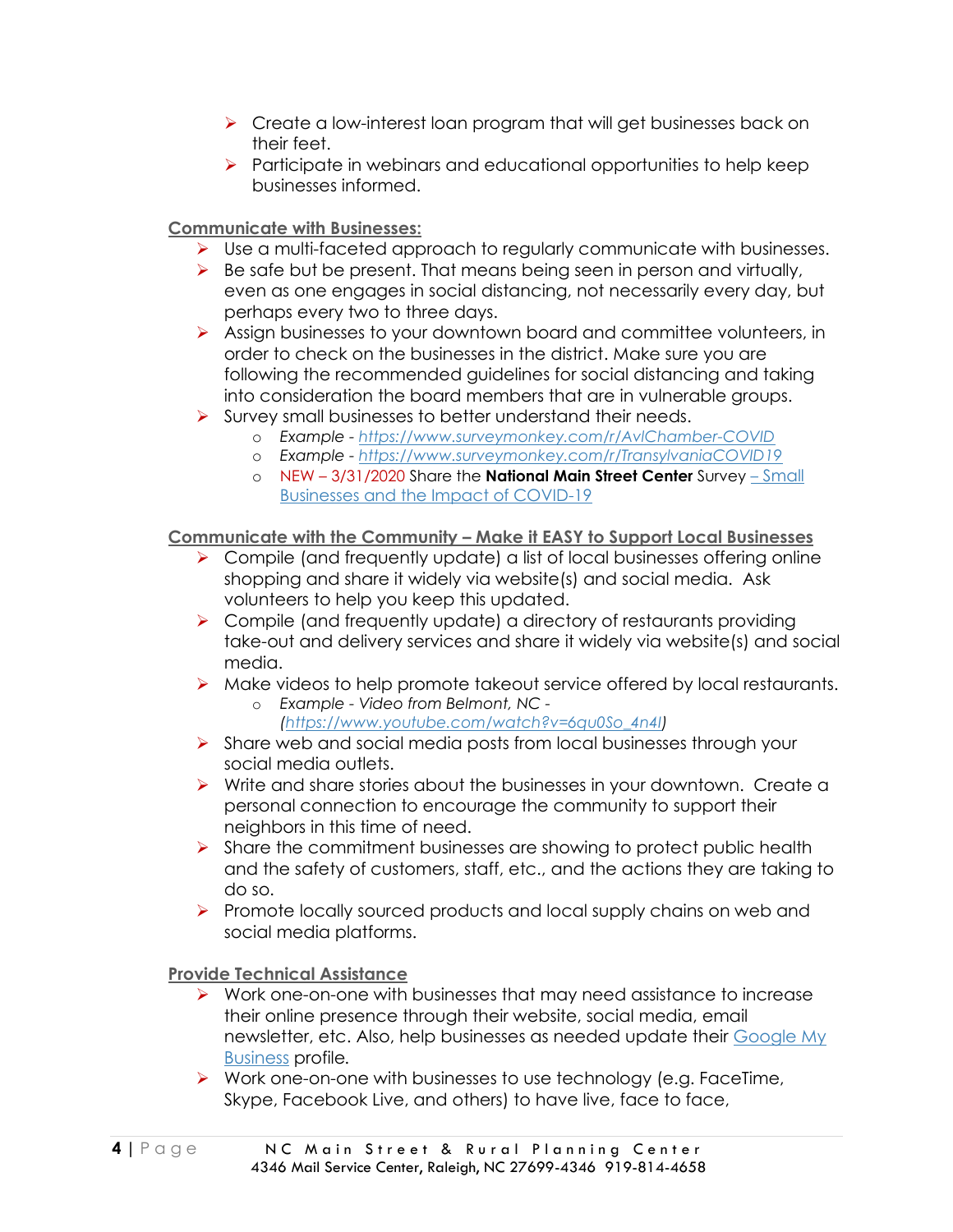interactions/events with customers for buying/selling, responding to inquiries, conducting meetings, etc.

- $\triangleright$  Work one-on-one with businesses to livestream educational programs, fitness training, music and art lessons, gallery tours, and more.
- ➢ Work one-on-one with businesses to provide social activities/interactions with and between customers (e.g. a brewery offering a virtual version of its trivia nights or a salon previewing new trends, styles, and techniques).
- ➢ Work one-on-one with professional and service businesses to offer virtual services such as telemedicine, counseling, and other appointments/consultations.
- ➢ Organize a website through which interested businesses can sell their gift cards/certificates to generate additional cash flow.
	- o *Example - [#AshevilleStrong](https://www.ashevillestrong.com/) established to help western NC businesses sell gift cards. FAQs section has a video on setting up a site in a few hours.*
	- o *Example - #LoveHendo and [LoveHendo.com](https://www.lovehendo.com/) established to support small businesses in Hendersonville and Henderson County, NC.*

#### **Resources:**

Articles

- ➢ [Hitting the Pause Button on the Economy: Fund Small Business Relief of](https://www.recastcity.com/blog-source/2020/3/15/hitting-the-pause-button-on-the-economy-fund-small-business-relief-for-covid-19-now)  [COVID-19 Now](https://www.recastcity.com/blog-source/2020/3/15/hitting-the-pause-button-on-the-economy-fund-small-business-relief-for-covid-19-now) – by Recast City, 03/15/2020.
- ➢ [https://www.independentwestand.org/4-resources-small-businesses](https://www.independentwestand.org/4-resources-small-businesses-coping-coronavirus-outbreak/)[coping-coronavirus-outbreak/](https://www.independentwestand.org/4-resources-small-businesses-coping-coronavirus-outbreak/) - by Independent We Stand, 03/17/2020
- ➢ [Marketing Your Business During Uncertainty](https://www.locable.com/2020/03/13/1082/marketing-your-small-business-or-community-in-this-time-of-the-covid-19-coronavirus/) by Locable, 03/17/2020
- ➢ [How to Rescue Main Street from Coronavirus Before It's Too Late](https://eig.org/news/main-street-rescue-and-resiliency-program) by Economic Innovation Group, 03/18/2020
- ➢ [Small Business Task Force Unveils \\$300 Billion Emergency Coronavirus Relief](https://www.sbc.senate.gov/public/index.cfm/2020/3/small-business-task-forces-unveils-300-billion-emergency-coronavirus-relief-package)  [Package](https://www.sbc.senate.gov/public/index.cfm/2020/3/small-business-task-forces-unveils-300-billion-emergency-coronavirus-relief-package) – by U.S. Senate Committee on Small Business & Entrepreneurship, 03/19/2020
- ➢ [COVID-19 Pandemic: What Small Businesses Can Do](https://ilsr.org/covid-19-pandemic-what-small-businesses-can-do/?fbclid=IwAR3ig-8P_7WOa0UsffL3DKrPXPzm1I8kvAq8tkoYSGfZ92BpENx-7djgYzs) by Institute for Local Self Reliance, 03/19/2020
- ➢ [Guide to Conquering A Business Crisis](http://www.sbtdc.org/coronavirus/documents/Guide%20to%20Conquering%20a%20Business%20Crisis.pdf) by SBTDC
- ➢ [Local Government as a Lender: Emergency Loans for Small Businesses](https://ced.sog.unc.edu/local-government-as-lender-emergency-loans-for-small-businesses/#utm_source=rss&utm_medium=rss&utm_campaign=local-government-as-lender-emergency-loans-for-small-businesses) by UNC School of Government, 3/20/2020

#### Agency Resources

- ➢ National Main Street Center [COVID-19 Main Street Resources](https://www.mainstreet.org/howwecanhelp/resourcecenter/covid19resources) NEW Resources Added
- ➢ National Main Street Center [COVID-19 Main Street Checklist](https://higherlogicdownload.s3.amazonaws.com/NMSC/390e0055-2395-4d3b-af60-81b53974430d/UploadedImages/Resource_Center/COVID_19/COVID19_MS_program_checklist_designed_final.pdf)
- ➢ NC Restaurant & Lodging Association [COVID-19 FAQ for Restaurant &](https://www.ncrla.org/covid-19-faq/)  [Hotels](https://www.ncrla.org/covid-19-faq/)
- ➢ Resources for Small Businesses from [Co Starters.](https://costarters.co/recovery/?fbclid=IwAR29SADKAGK5t0Yqx9MmYXByL7n0oBW6H4lLW1GVCpKZNTBqsLuQ--cFFP0)
- ➢ UNC School of Government [COVID-19 Resource Information](https://www.sog.unc.edu/resources/microsites/coronavirus-covid-19)
- ➢ [Here We Grow NC](https://herewegrownc.org/take-action/) by the NC League of Municipalities
- ➢ [Best Practices for Farmers Markets](https://growingsmallfarms.ces.ncsu.edu/tags/covid-19/) by NC State Extension
- ➢ [COVID-19 And Food Safety FAQ](https://foodsafety.ces.ncsu.edu/wp-content/uploads/2020/03/Takeout_COVID-19_Social-Media-Image_032020.png) by NC State Extension